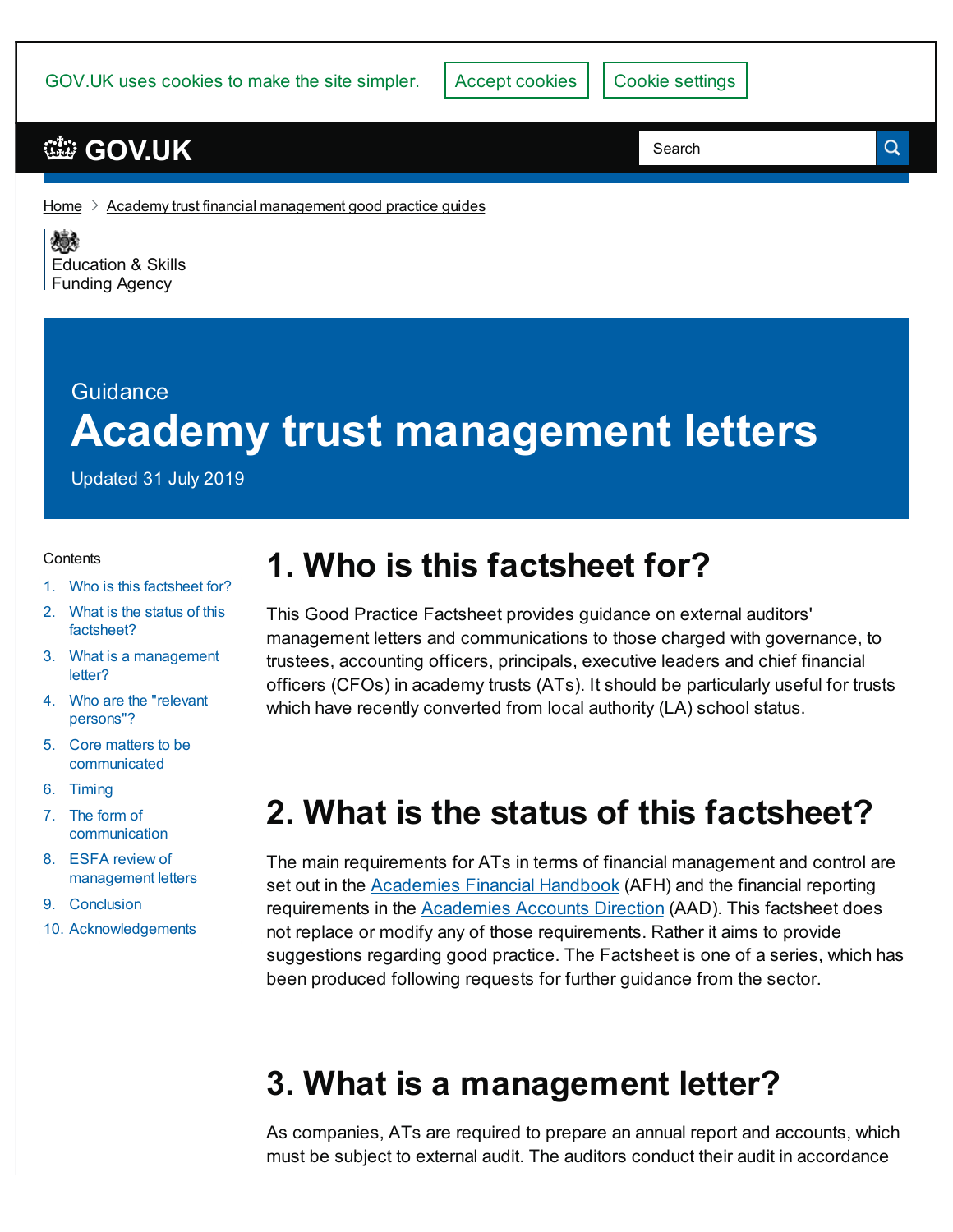with International Standards on Auditing. The focus of the audit of the accounts is to provide reasonable assurance that the accounts are free from material misstatement and therefore for the auditors to provide an audit opinion on them. However, there is another important reporting output of the audit process – the auditor's "communication to those charged with governance" (as required by International Standard on Auditing (ISA 260)); this standard covers the reporting of matters identified during the external audit, including the management letter.

The core provisions for management letters are set out in ISA 260. This requires auditors to communicate matters arising from the audit to those charged with governance. The standard states the objectives are to:

- communicate clearly with those charged with governance the responsibilities of the auditor in relation to the financial statement audit, and an overview of the planned scope and timing of the audit
- obtain from those charged with governance information relevant to the audit
- provide those charged with governance with timely observations arising from the audit that are significant and relevant to their responsibility to oversee the financial reporting process
- promote effective two-way communication between the auditor and those charged with governance

The [FRC](https://www.frc.org.uk/) has issued a further standard [\(ISA](https://www.frc.org.uk/getattachment/1c8dad71-bc4f-43e8-a2f3-a69e92236982/ISA-(UK)-265.pdf) 265), describing the auditor's responsibility to communicate deficiencies in internal control that they have found during the audit and that, in their view, are sufficiently important to warrant attention.

The audit opinion on the accounts is bound by formulaic rules. It is incorporated with the accounts and a matter of public record. However, the management letter is self-standing and is not published. Management letters are less formulaic than audit opinions, more tailored to the client's circumstances and therefore should provide helpful insights on and recommendations to improve the AT's governance, accountability, risk management and control arrangements for the AT's leaders.

## <span id="page-1-0"></span>**4. Who are the "relevant persons"?**

In ATs this means trustees and the key management personnel such as the CEO. Although ISA 260 does not specify precisely to whom the auditor should address the communication, clearly it must be with the senior leadership, including directors and the audit committee. The persons to whom the communication will be directed can be clarified in the engagement letter. In ATs it will include at least the trustees and the CEO / Accounting Officer, but it is not limited to them. ISA 260 states:

"For some entities in some jurisdictions, those charged with governance may include management personnel, for example, executive members of a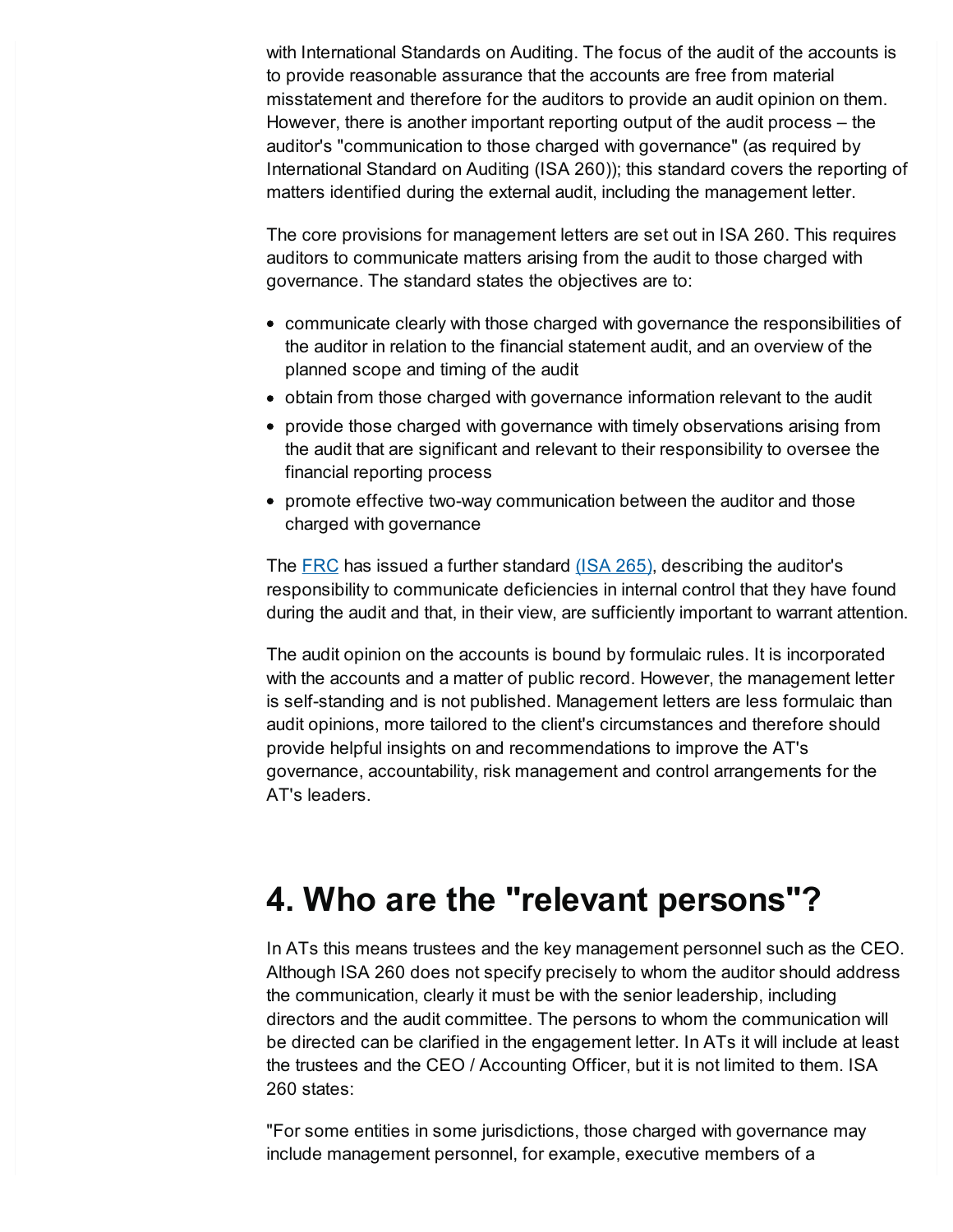### <span id="page-2-0"></span>**5. Core matters to be communicated**

The ISAs provide details as to what should be covered in management letters. In the context of ATs, the main areas are likely to be as follows.

### **5.1 Matters relating to the audit opinion**

The auditor must consider the type of issues that should be communicated. ISA 260 provides some guidance, including:

- the overall approach and scope of the audit, including any limitations of scope
- the accounting policies, and any changes to them, that could materially affect the financial statements
- adjustments discovered by the audit that could materially impact the financial statements
- material events or uncertainties which could jeopardise going concern status, and which require disclosure in the financial statements
- disagreements with management over accounting treatments or disclosures
- any expected modifications to the audit opinion
- material weaknesses discovered in the internal systems and controls

The above are referred to as "findings from the audit".

#### **5.2 Other matters**

The management letter should not just contain audit findings but will cover some more evaluative audit-related issues, which the auditor wishes to raise, such as:

- any threats to independence and objectivity and any safeguards adopted
- explanations of the audit approach used such as the concept of materiality and its application to the audit
- the risks identified and the likelihood of them materialising
- a review of the contents of the management [representation](https://www.frc.org.uk/getattachment/f9c5ab2f-9607-4cb3-9a3f-7adba09a5b20/ISA-(UK)-580.pdf) letter
- recommendations to improve the client's system of internal controls

In addition to the content required by the auditing standards, the AAD requires that the management letter addresses: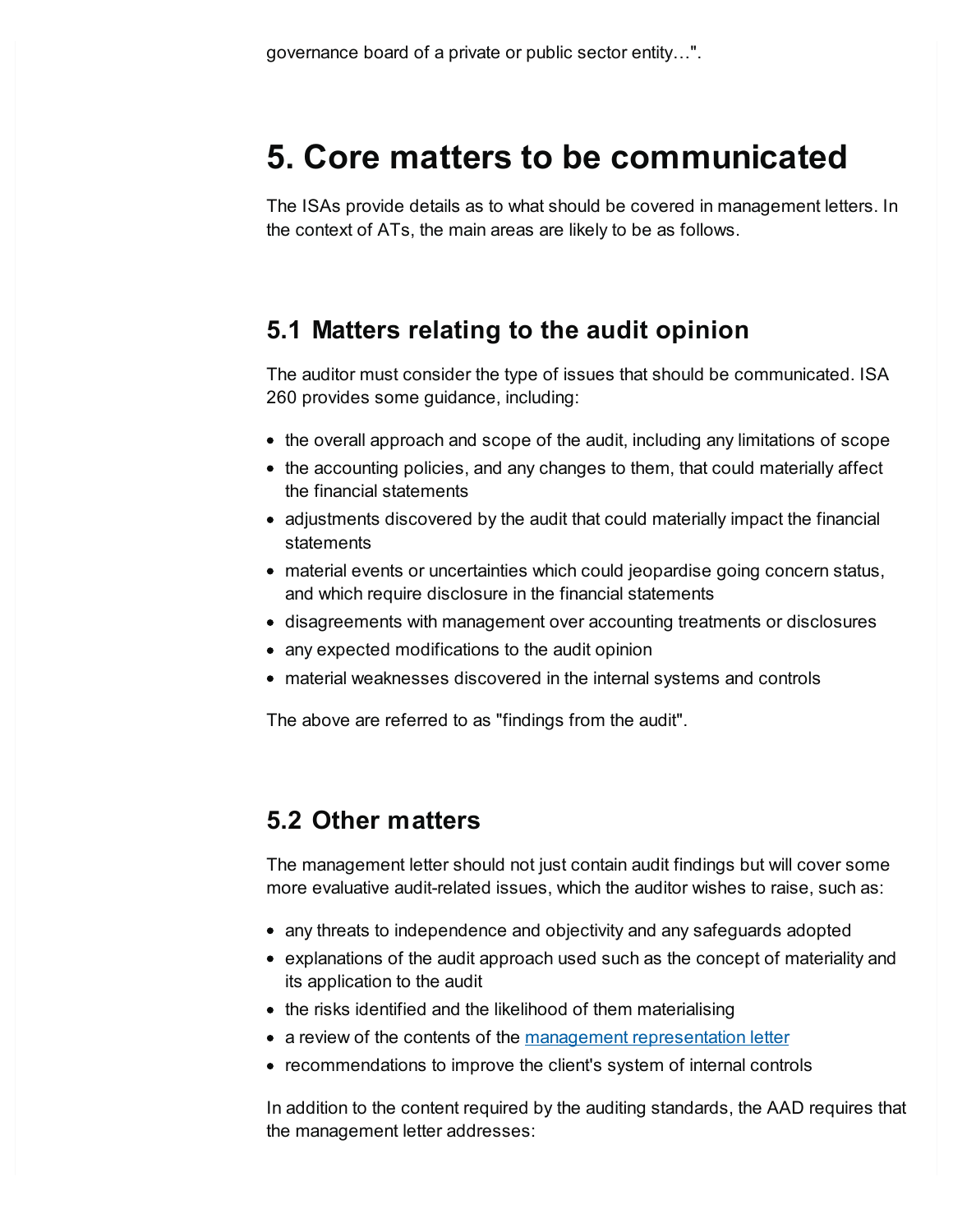- the auditor's approach to the audit
- the areas covered by the audit
- any audit findings, including any significant concerns, including ratings of their importance/risk
- any audit recommendations
- the AT's response to the recommendations including timescales
- the status of any audit recommendations from the prior year

The AAD also requires that the management letter addresses regularity findings, including any irregularity identified where the auditor has concluded that it is not material by virtue of value or nature. In respect of each regularity issue:

- the issue (including a rating of the risk/importance and financial impact)
- implication/consequence
- recommendation
- management response (including timescale for change)

### <span id="page-3-0"></span>**6. Timing**

The purpose of communicating these matters is to bring them to the leadership's attention, so it can take necessary action. If the leadership was previously unaware of control weaknesses, it can now tackle them. If the CFO did not know that an accounting treatment did not comply with financial reporting / accounting requirements, they can address the issue. The process leading to the management letter provides early warning to management so that the issues can be addressed.

The auditor must communicate matters to the leadership to allow it to react to them promptly. Of course, sometimes this will take place informally and be face to face rather than just set out in a letter. But there is a risk that identified control deficiencies are not brought to the client's attention as soon as they might have been. In the absence of more informal communication, waiting to send a management letter with the final accounts is unlikely to be sufficiently prompt to comply with the ISAs. So, even if at the planning stage the auditor identifies a significant financial reporting issue or significant weakness in the client's internal controls, the issue should be raised then. At the very least, audit findings relevant to the accounting and financial reporting function must be communicated before the approval of the financial statements by the AT board. This provides the opportunity for the AT to correct any material errors before the audit report is issued, so avoiding modification of the audit opinion itself.Responding to the management letter

Management letter findings are about improvement not judgement. A list of findings is not a report on the AT's weaknesses nor a statement that the leadership is deficient.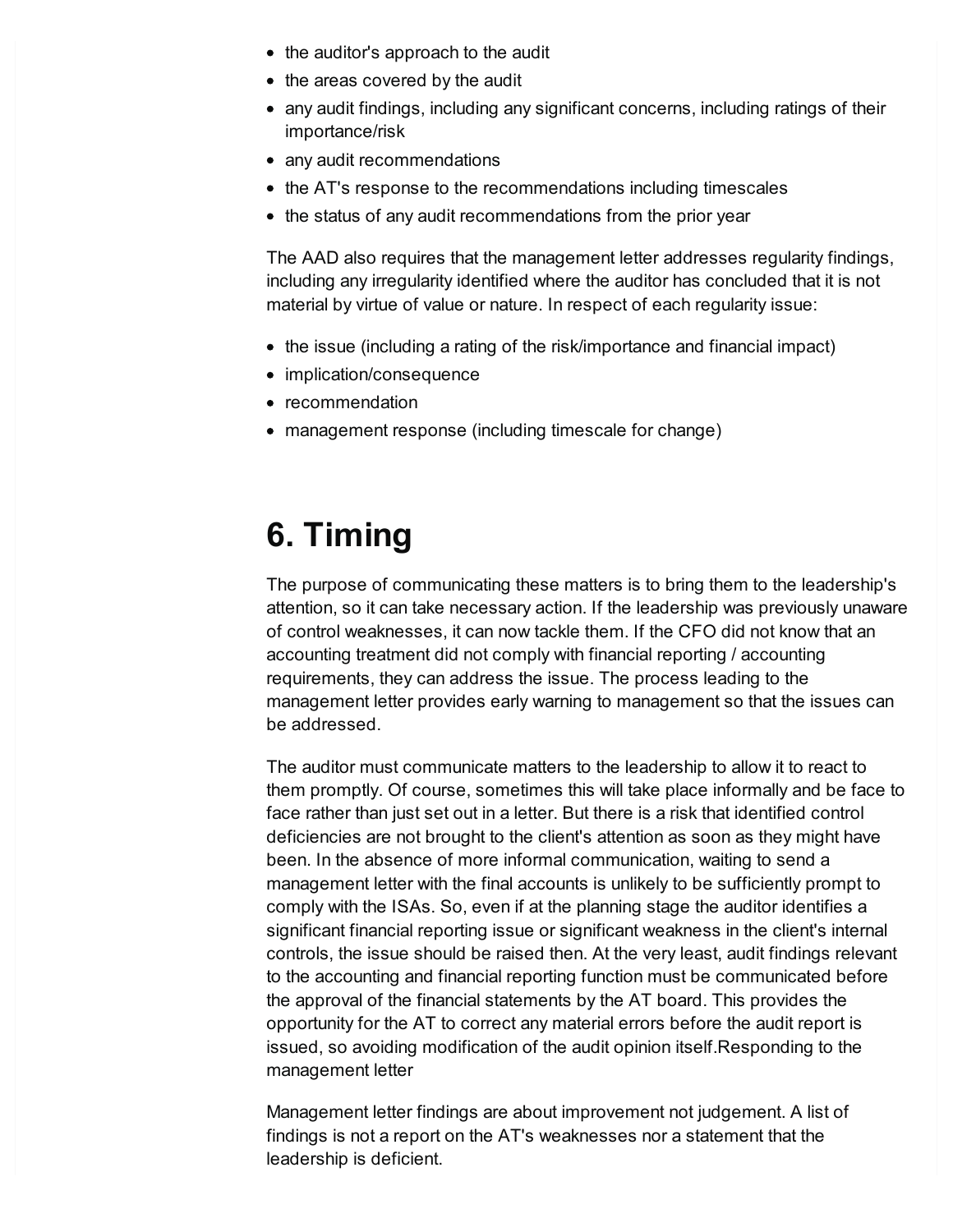In June 2018 Lord Agnew, Parliamentary Under-Secretary of State for the School System, published a *letter to [academy](https://www.gov.uk/government/publications/letter-from-lord-theodore-agnew-to-academy-trust-auditors) auditorsabout increasing awareness of* best practice in AT financial management and governance. Of audit management letters, he said:

"…are extremely useful tools for a board. We would like to see the recommendations made by auditors being implemented in a timely manner with scrutiny at board level to ensure that this is the case"

Management letters provide helpful information that boards can use to ensure ATs are properly governed and managed. A defensive response is not helpful. Understandably, boards will wish to protect their reputation, but acknowledging the issue, accepting the recommendation and detailing an action plan will best address the concerns of regulators such as ESFA. Broadly, there are 3 types of response:

#### **6.1 Agreement and corrective action plan**

Agreement is generally the best approach. If the board agrees with the finding, then it should say so, detail the corrective action, identify the individual responsible for it and the target completion date. More complex findings may take time, but should be addressed as soon as possible; at the same time there should be a commitment to an early completion date for simpler ones. The response should provide enough detail to satisfy any reader that the implementation plan is sound. The auditors will conduct follow-up testing and will check that the AT has done what it has said it would.

#### **6.2 Disagreement**

There may be exceptional circumstances, where there is justification for an AT to disagree with an audit finding. However, a disagreement with the auditor on a significant matter is likely to raise a red flag with regulators such as the ESFA and will prompt the auditor to respond with further explanation of the finding, potentially rebutting the disagreement and possibly inviting regulatory scrutiny.

It may be possible that an auditor has made an error of fact or that there are alternatives to the recommendation they have made. Ideally, these conversations should occur before the management letter is drafted. A written response to a management letter finding is not the best place to document disagreement with the auditor. If there are occasions when disagreement is valid and substantiated, the response should be measured, clear and thorough, citing specific, evidence for the disagreement or alternative corrective action.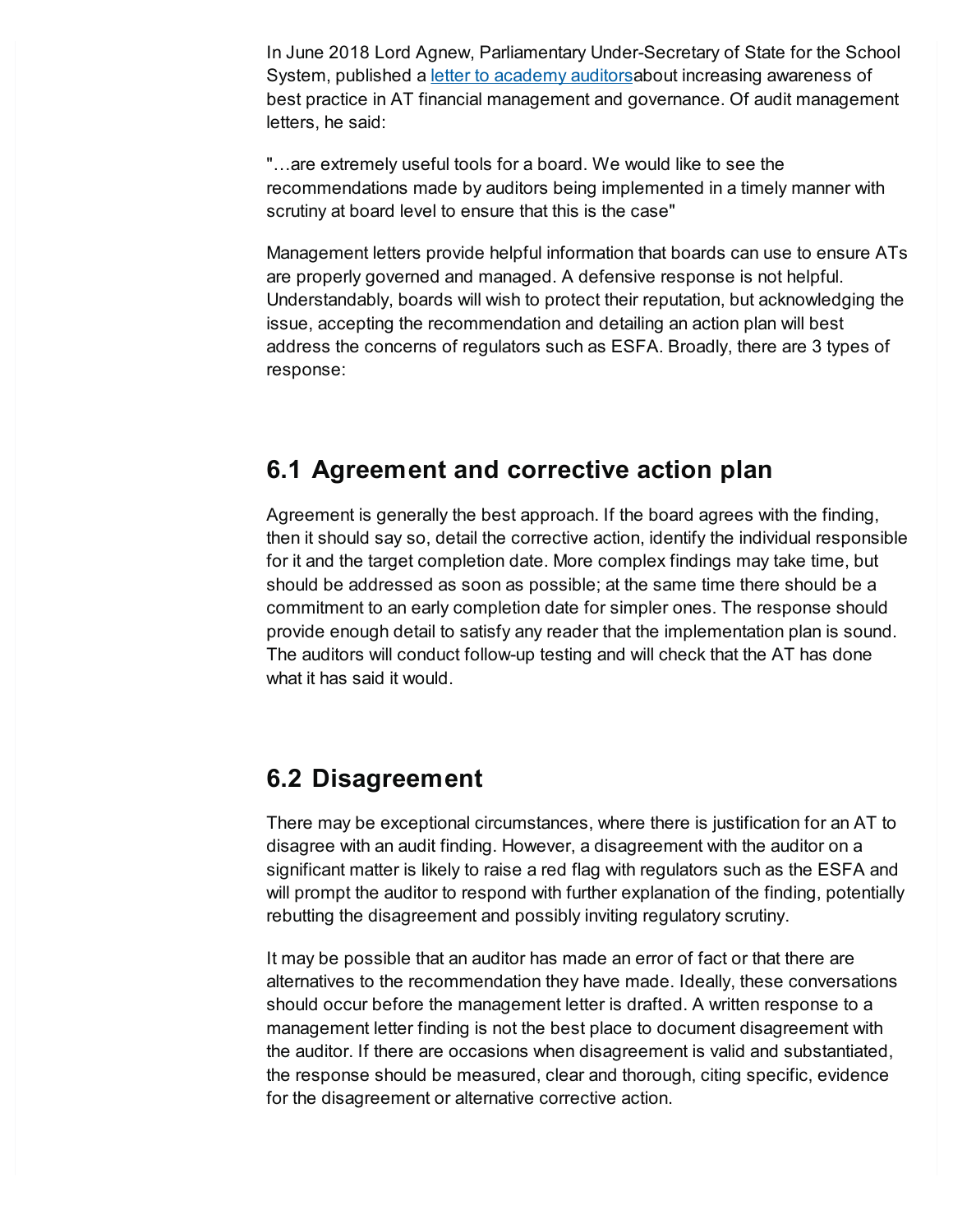#### **6.3 No response**

The ISAs do not include any obligation to respond, but the AAD does and, in any event, the lack of a response may be taken by ESFA and others as the AT failing to take the audit process seriously and showing resistance to feedback and accountability.

### <span id="page-5-0"></span>**7. The form of communication**

ISA 260 sets out how communication should take place. For ATs the AAD requires a written management letter to be sent to the ESFA with the accounts, so in practical terms the communication will always be in writing. The AAD also requires that both audit and regularity matters are addressed. The process involves a two-way dialogue and the AT leadership should have the opportunity to respond to the auditor regarding the matters raised.

Auditors must issue management letters even if there are no significant matters they wish to bring to the attention of the AT, stating that there are no significant control or other findings from the audit to be communicated. The management letter should, at least address, the matters referred to in Section 5.1 above, even if the feedback is positive.

The ISAs do not prescribe a set format for the management letter, and each accountancy firm is likely to have its own letter format based upon its standard working practices. However, ATs could ask for the letter to be in a form that is most useful to them and this is a matter to be discussed with the auditor before acceptance of the letter of engagement. However, while there may be no standard, sector-wide format, management letters for ATs are likely to the following:

- scene-setting which describes the audit approach
- qualitative aspects of the AT's accounting practices and financial reporting
- any significant difficulties
- any expected modifications to the auditors' report
- a section that addresses the auditor's observations from this year's audit and recommendations in each area. These matters will have been discussed with management and its response will be included
- a summary of matters previously raised in management reports that have not yet been implemented/resolved and their current status
- a summary of matters previously raised in management reports that have been addressed during the current financial year
- their housekeeping suggestions (not necessarily weaknesses)
- any adjusted misstatements
- any unadjusted items noted during the audit which were immaterial to adjust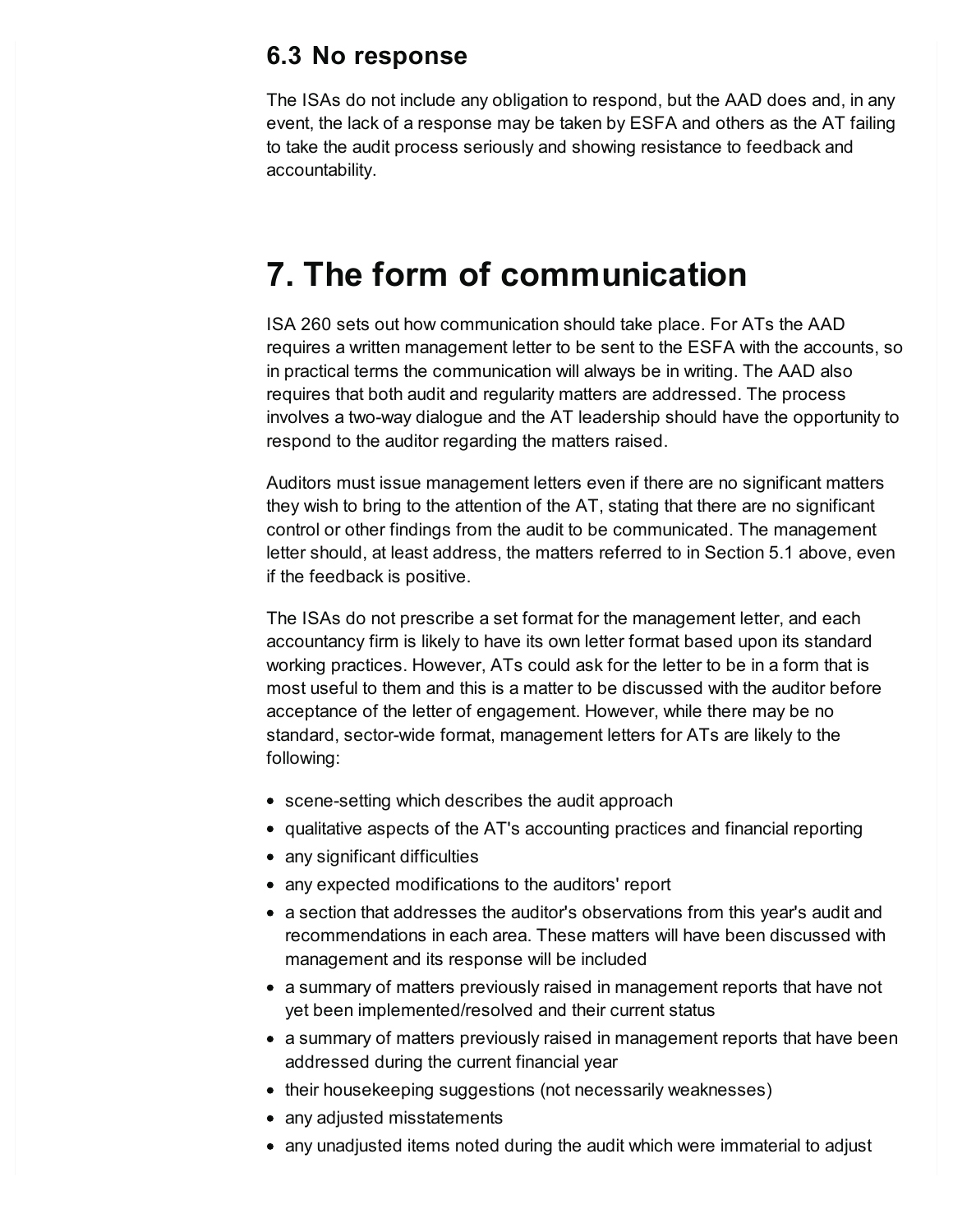- any other relevant matters relating to the audit
- a report on regularity and regularity exceptions
- a forward look considering upcoming policy or regulatory changes
- a disclaimer explaining that the management letter has been prepared for the sole use of the AT, must not be disclosed to third parties, quoted or referred to without consent and that no responsibility is assumed to third parties

The auditor should grade their management letter observations as follows:

- high risk: issues where there is a risk of significant financial impact on the business that must be addressed immediately
- medium risk: issues where there is a risk of moderate financial impact on the business, such as a control failure or the absence of a control in an area of moderate risk. These should be addressed soon
- low risk: issues that relate to minor control deficiencies or enhancements in control efficiency. These should be addressed within an agreed timescale

For each category of observation, we might expect:

- observation: a brief description of the point, with any necessary background information,
- risk / impact: an explanation of the specific risk arising and potential impact, as well as its relative rating (H/M/L)
- recommendation: a description of remedial action and which must be viable in the context of the AT. It should also state the benefits of implementing the recommendation
- management response: to be agreed with management
- action: a plan for the implementation of the agreed recommendations, naming the member of staff responsible for implementing each of them and the target date

The ESFA guidance for academy trusts to submit their annual accounts states that certain management letter information should be included in the academy trust Accounts Submission Cover Sheet, namely:

- the number of control recommendations reported by the auditor within their management letter:
	- where they have reported any control recommendations, further relevant information
	- if they have not reported anything then confirmation that the number is "0"
- the number of any unactioned recommendations that had also been made in the prior year's management letter
- whether the auditor has assigned a priority rating to each finding and, if so, how many recommendations have been assigned to respective high, medium, low or equivalent priority ratings.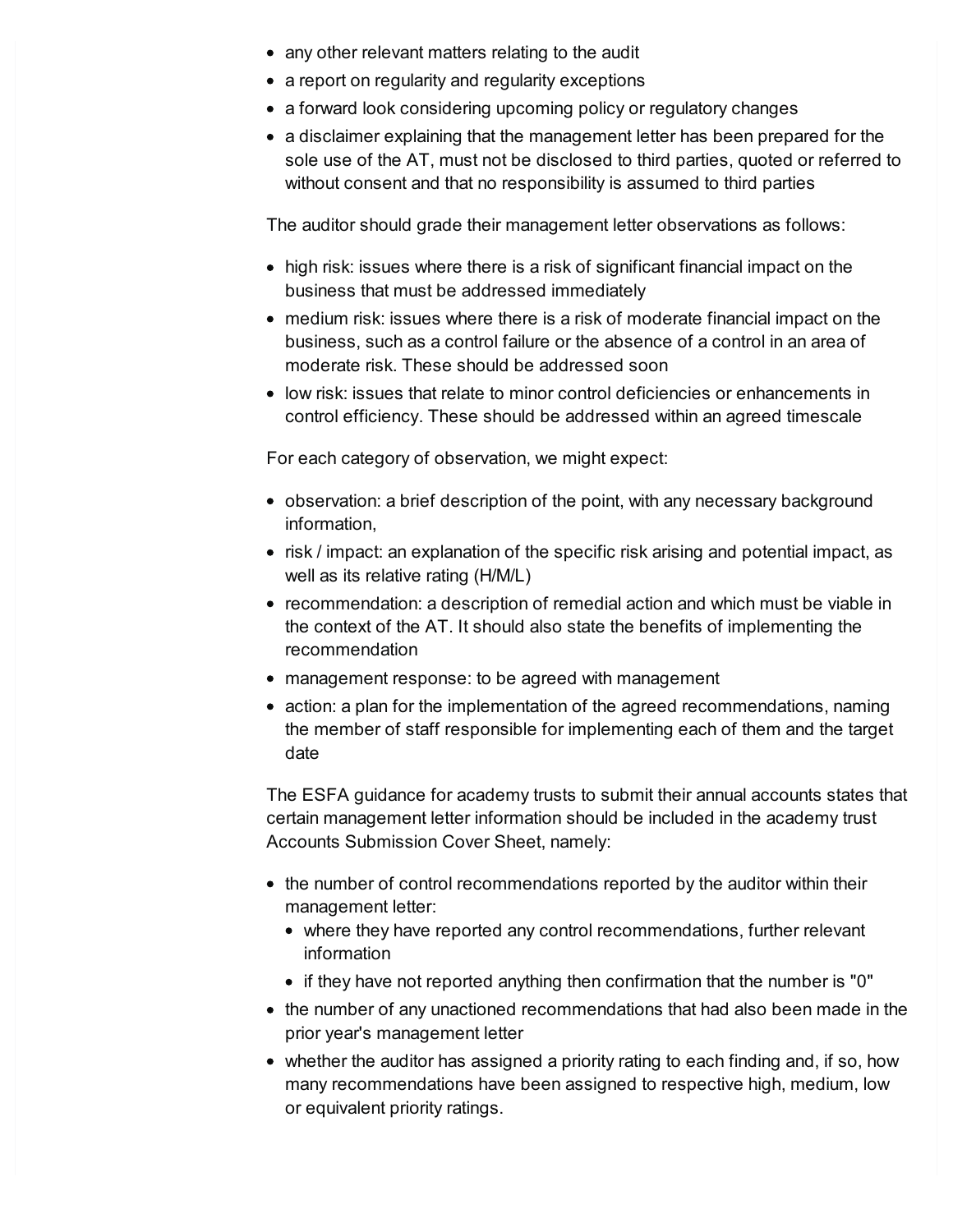### <span id="page-7-0"></span>**8. ESFA review of management letters**

The AAD requires ATs to submit management letters to the ESFA with the audited annual report and accounts.

Management letters are also a useful tool for the ESFA. The ESFA considers both the findings and the management responses carefully. A minimal management response such as "noted" may suggest a less than serious consideration of the finding and, if there is a pattern of audit findings from previous years remaining unaddressed, then the ESFA may become concerned about the importance the AT places on external audit and matters raised by external auditors.

If there is a pattern of similar findings coming up in a particular AT year after year, there may be consideration of whether the auditor in question is having an impact or whether there is a sufficient relationship of mutual respect between the AT and auditor.

## <span id="page-7-1"></span>**9. Conclusion**

The management letter should be viewed as an important reporting output of the external audit. It should provide management and boards with both assurance and helpful advice and recommendations on governance, accountability, risk management, controls and financial accounting / reporting matters. Used properly, the management letter can be a useful tool to help AT leaders discharge their responsibilities and provide tangible benefits from the external audit process.

### <span id="page-7-2"></span>**10. Acknowledgements**

Special thanks to:

ESFA Finance and Assurance Steering Group, Working Group 3.

**Is this page useful?** [Yes](https://www.gov.uk/contact/govuk) [No](https://www.gov.uk/contact/govuk) Is the No Is there [anything](https://www.gov.uk/contact/govuk) wrong with this page?

**Prepare for Brexit**